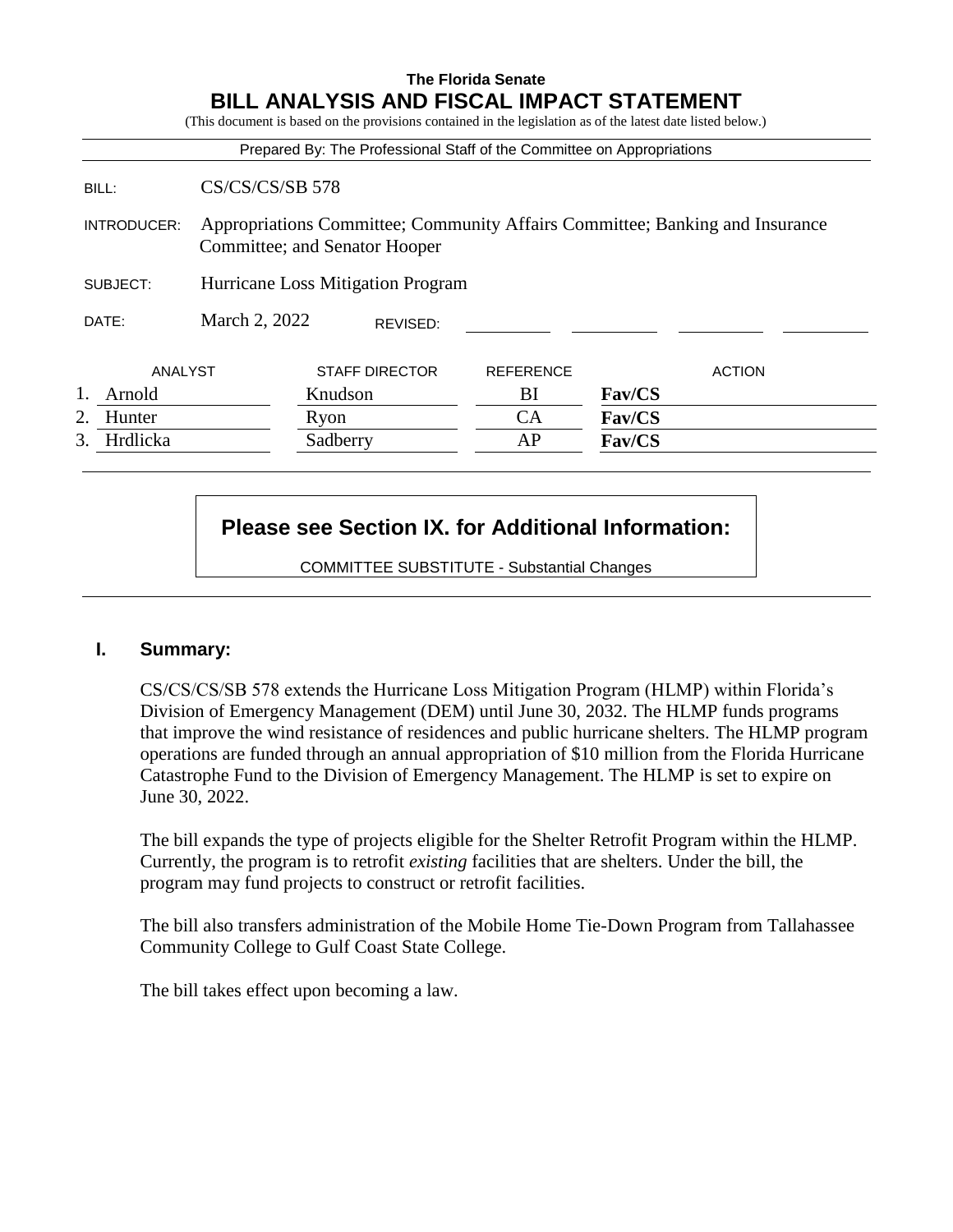## **II. Present Situation:**

#### **Hurricane Loss Mitigation Program**

In 1999, the Legislature created the HLMP within the DEM for funding programs for improving the wind resistance of residences and mobile homes.<sup>1</sup> The HLMP can provide funding through loans, subsidies, grants, demonstration projects, and direct assistance. It also funds cooperative programs with local governments and the federal government to reduce hurricane losses or the costs of rebuilding after a disaster.

The HLMP is funded by an annual appropriation of \$10 million from the Florida Hurricane Catastrophe Fund.<sup>2</sup> Specifically, current law requires the funds to be used as follows:

- \$3 million must be directed toward retrofitting existing facilities used as public hurricane shelters. DEM must prioritize the use of these funds for projects included in the annual Shelter Retrofit Report.<sup>3</sup>
- \$7 million must be directed toward programs that improve the wind resistance of residences and mobile homes, including loans, subsidies, grants, demonstration projects, and direct assistance; educating persons concerning the Florida Building Code; and other efforts to prevent or reduce losses or reduce the cost of building after a disaster.<sup>4</sup>

Of the \$7 million allocated to improve the wind resistance of residences and mobile homes, provide education regarding Florida Building Code cooperative programs, and reduce the cost of rebuilding after a disaster:

- 50 percent (\$3.5 million) is directed to grant funding for governmental entities, nonprofit organizations, and qualified for-profit organizations to improve the resiliency of residential, community, and government structures within their communities.
- 40 percent (\$2.8 million) must be directed to the Manufactured Housing and Mobile Home Mitigation and Enhancement Program (Mobile Home Tie-Down Program) to mitigate future losses for mobile homes and inspect and improve tie-downs for mobile homes. The program is administered by Tallahassee Community College (TCC).<sup>5</sup>
- 10 percent (\$700,000) must be directed to the Florida International University (FIU) for hurricane research.<sup>6</sup>

On January 1 of each year, DEM submits an annual report and accounting of activities under the HLMP and an evaluation of the activities.<sup>7</sup> The report must be submitted to the Speaker of the House of Representatives, the President of the Senate, and the Majority and Minority Leaders of the House of Representatives and the Senate. The Office of Insurance Regulation (OIR) must review the report and make recommendations to the insurance industry as deemed appropriate.<sup>8</sup>

 $\overline{a}$ 

<sup>8</sup> Section 215.559(6), F.S.

<sup>&</sup>lt;sup>1</sup> Chapter 99-305, L.O.F.

<sup>2</sup> Section 215.559(1), F.S. *See* ch. 2020-111, s. 6., Specific Appropriations 2639 and 2446, Laws of Fla.

 $3$  Section 215.559(1)(b), F.S.

 $4$  Section 215.559(1)(a), F.S.

<sup>5</sup> Section 215.559(2), F.S.

<sup>6</sup> Section 215.559(3), F.S.

<sup>7</sup> Hurricane Loss Mitigation Reports reside on the DEM website: [https://www.floridadisaster.org/dem/mitigation/hurricane](https://www.floridadisaster.org/dem/mitigation/hurricane-loss-mitigation-program/)[loss-mitigation-program/](https://www.floridadisaster.org/dem/mitigation/hurricane-loss-mitigation-program/) (last accessed February 22, 2022).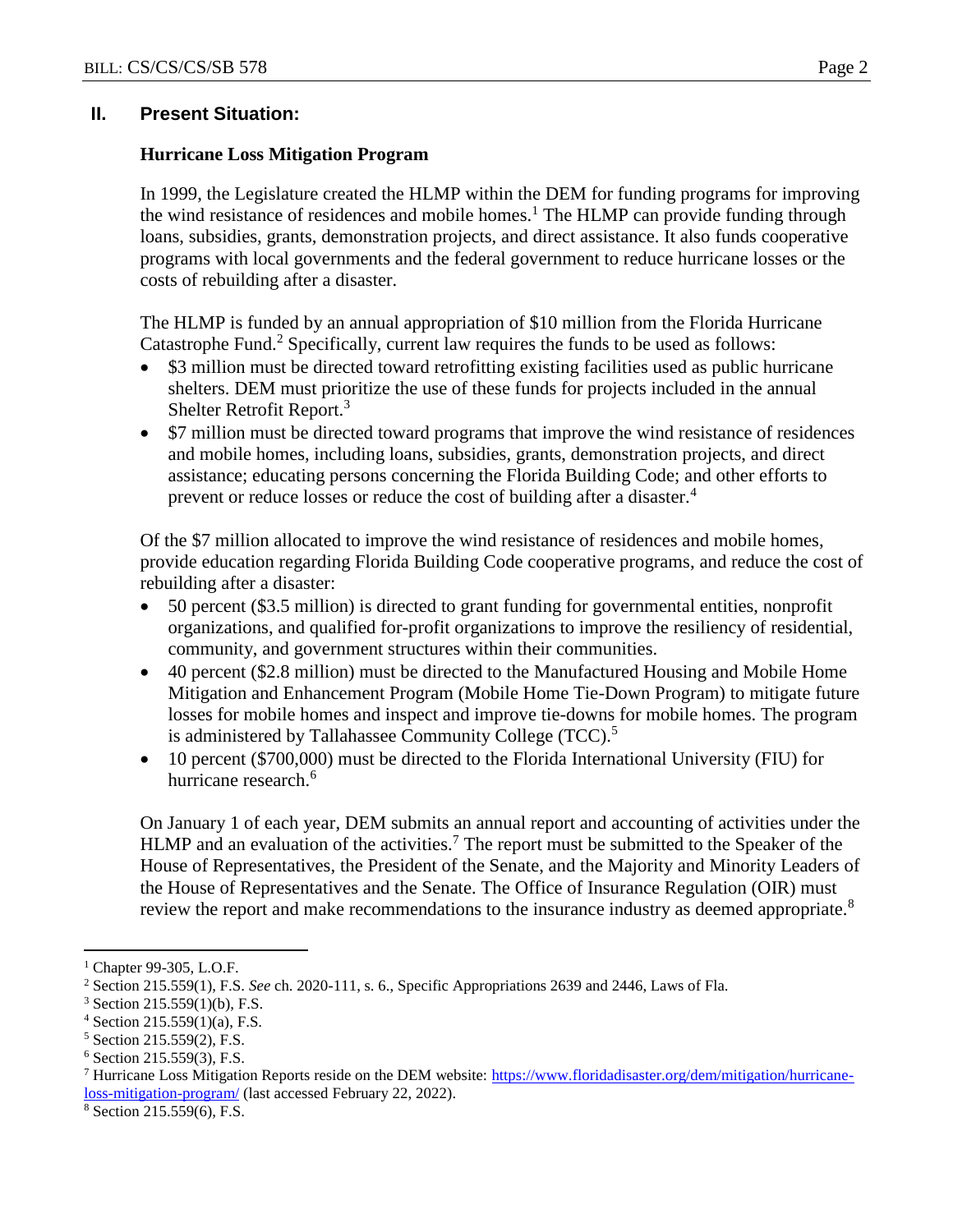The HLMP expires on June 30, 2022.<sup>9</sup>

## *Shelter Retrofit Program*

Of the funds dedicated to the Shelter Retrofit Program, the DEM must prioritize the use of the funds for projects included in the annual Shelter Retrofit Report.<sup>10</sup> The DEM must similarly prioritize these funds to projects in regional planning council regions with shelter deficits and projects that maximize the use of state funds. $^{11}$ 

In Fiscal Year 2021-2021, the DEM reports that 4 new shelter retrofit agreements were executed and 9 projects were completed. At the end of the fiscal year, 19 projects were active in communities across the state; of the total, 15 projects were opened in previous fiscal years. The funds in the program that have not been expended in previous fiscal years are made available in following years for new projects. $^{12}$ 

## *Hurricane Loss Mitigation Program Retrofit Grant*

Governmental entities, nonprofit organizations, and qualified for-profit organizations can submit a proposal for the HLMP Retrofit Grant. Each submitted proposal is reviewed through a cost-benefit analysis to ensure that the recommended mitigation retrofits remain cost effective. A review panel selects eligible applicants based on priority, need, benefit, and alignment with local mitigation strategy projects. $13$ 

In Fiscal Year 2020-2021, the DEM reports that 14 new wind mitigation retrofits to homes were awarded (no grants were awarded in the year for other mitigation strategies, such as stormwater drainage, flood mitigation, and public wind retrofit activities). Due to projects being halted and supply chain bottlenecks for construction equipment and materials because of COVID-19 impacts, the projects were granted an extension for completion. Typically projects must be complete at the end of the fiscal year; however, the 2020-2021 fiscal year projects were granted an extension through December 31, 2021. For Fiscal Year 2021-2022, 5 new wind mitigation retrofits to homes were awarded and 6 new grants were awarded for other mitigation strategies. Similar to the Shelter Retrofit Grant, funds in the program that have not been expended in previous fiscal years are made available in following years for new projects.<sup>14</sup>

## *Mobile Home Tie-Down Program*

The purpose of the Mobile Home Tie-Down Program is to mitigate future losses and inspect and improve tie-downs for mobile homes built before 1999 to meet the current standards.<sup>15</sup> Mitigation under the program includes addressing problems associated with weakened trusses, studs, and other structural components caused by wood rot or termite damage; site-built

 $\overline{a}$ 

<sup>&</sup>lt;sup>9</sup> Section 215.559(7), F.S.

<sup>&</sup>lt;sup>10</sup> The Shelter Retrofit Report is prepared annually and submitted to the Governor and the Legislature. *See* s. 252.385, F.S.  $11$  Section 215.559(1)(b), F.S.

<sup>12</sup> Division of Emergency Management, *Florida Hurricane Loss Mitigation Program: 2021 Annual Report* (January 1, 2022), <https://www.floridadisaster.org/dem/mitigation/hurricane-loss-mitigation-program/> (last visited February 22, 2022).  $\overline{^{13}$  *Id.* 

<sup>14</sup> *Id*.

<sup>&</sup>lt;sup>15</sup> The standards are established in Rules 15C-1.0101 through 15C-1.0109, F.A.C.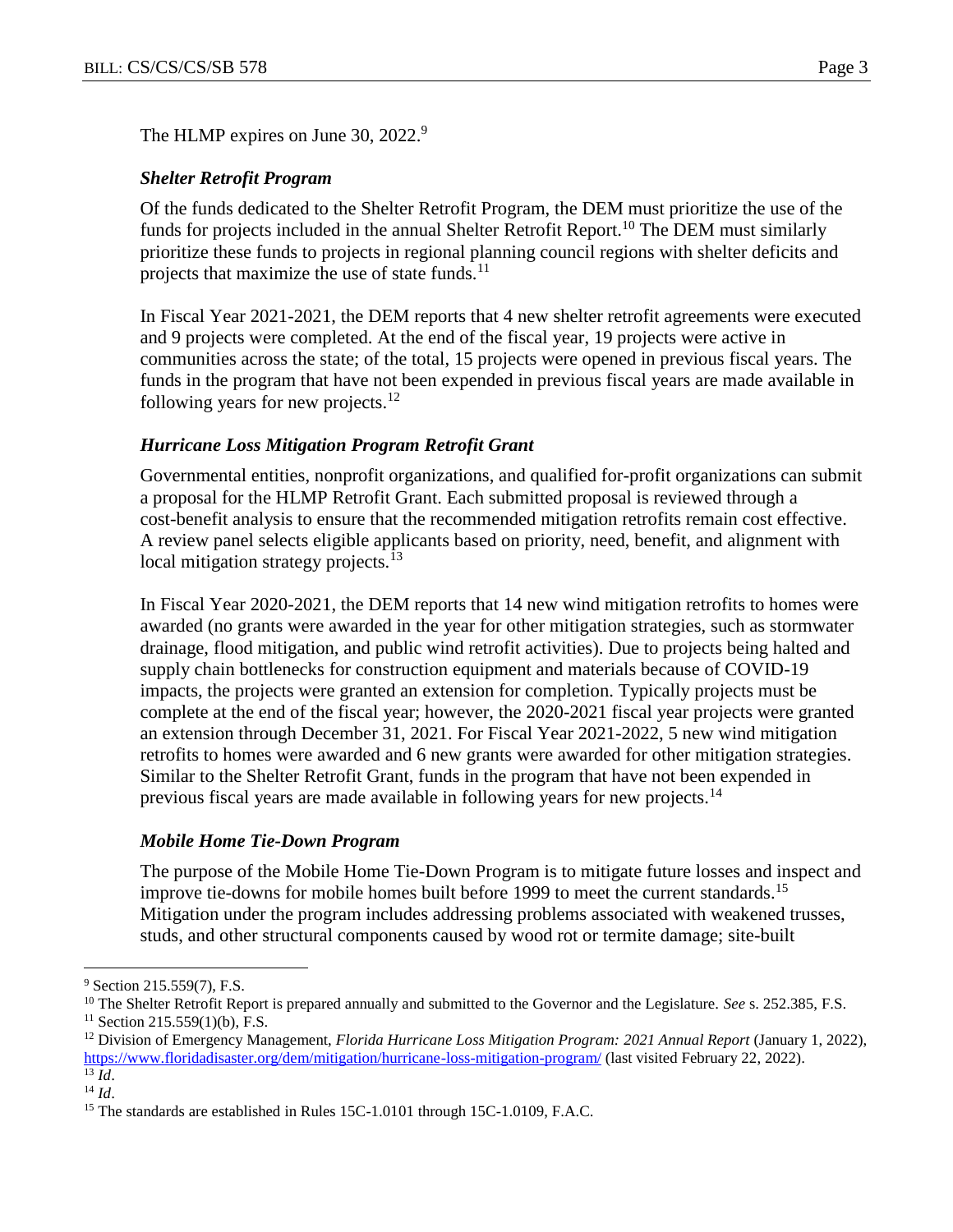additions, such as porches or carports; tie-down systems; and any additional issues deemed appropriate by TCC, the Federation of Manufactured Home Owners of Florida, the Florida Manufactured Housing Association, and the Department of Highway Safety and Motor Vehicles  $(DHSMV).$ <sup>16</sup>

The Mobile Home Tie-Down Program is funded by a direct \$2.8 million allocation under the HLMP to TCC, which serves as program administrator.<sup>17</sup> The Mobile Home Tie-Down Program does not, and mobile homes are ineligible to, receive federal mitigation funds under Federal Emergency Management Agency (FEMA) Pre-Disaster Mitigation Grant, Building Resilient Infrastructure and Communities, or Hazard Mitigation Grant programs.

Since 1999, the Mobile Home Tie-Down Program has served over 40,000 mobile homes in over 278 mobile home communities.<sup>18</sup> Activities during the 2020-2021 fiscal year included only 686 completed mobile homes in 9 mobile home communities.<sup>19</sup> COVID-19 travel, inspection, and community access restrictions affected participation and prevented the Mobile Home Tie-Down Program from expensing 100% of the allocated funds.<sup>20</sup>

As of December 2021, the Mobile Home Tie-Down Program reported a current waiting list of 115 outstanding parks and 39 individual applications – the waiting list currently exceeds 5 years. TCC is not accepting new applications until the waiting list shortens.<sup>21</sup>

# *Hurricane Research*

FIU conducts research to support hurricane loss reduction devices and techniques as identified by the International Hurricane Research Center. The center's mission is to reduce hurricane damage and loss of life through more effective mitigation. The center has four laboratories focused on different aspects of hurricane impact: Laboratory for Coastal Research; Laboratory for Social and Behavioral Research; Laboratory for Insurance, Financial, and Economic Research; and Laboratory for Wind Engineering Research.<sup>22</sup>

For Fiscal Year 2020-2021, the International Hurricane Research Center is researching several topics, including experimental and analytical assessments of effects of leakage around sliding glass door systems; investigation to codify wind pressure distribution of irregular shaped homes; continued development of an integrated storm tide and freshwater flooding model; and education and outreach programs to convey the benefits of various hurricane loss mitigation devices and techniques. $^{23}$ 

 $\overline{a}$ 

<sup>22</sup> Florida International University, International Hurricane Research Center, *About* and *History*, <http://www.ihrc.fiu.edu/about/> (last visited February 22, 2022).

 $16$  Section 215.559(2)(b)1., F.S.

<sup>17</sup> Section 215.559(2)(a), F.S.

<sup>18</sup> Florida Housing Coalition*, Hurricane Member Update Webinar* (August 28, 2020), [https://www.flhousing.org/wp](https://www.flhousing.org/wp-content/uploads/2020/09/FHC-Hurricane-Member-Update-8-28-20.pdf)[content/uploads/2020/09/FHC-Hurricane-Member-Update-8-28-20.pdf](https://www.flhousing.org/wp-content/uploads/2020/09/FHC-Hurricane-Member-Update-8-28-20.pdf) (last visited February 22, 2022).

<sup>19</sup> Division of Emergency Management, *Florida Hurricane Loss Mitigation Program: 2020 Annual Report* (January 1, 2021), <https://www.floridadisaster.org/dem/mitigation/hurricane-loss-mitigation-program/> (last visited February 22, 2022).  $^{20}$   $\tilde{I}$ *d*.

<sup>&</sup>lt;sup>21</sup> Tallahassee Community College, Mobile Home Tie-Down Program, [https://www.tcc.fl.edu/about/college/administrative](https://www.tcc.fl.edu/about/college/administrative-services/sponsored-programs/mobile-home-tie-down-program/)[services/sponsored-programs/mobile-home-tie-down-program/](https://www.tcc.fl.edu/about/college/administrative-services/sponsored-programs/mobile-home-tie-down-program/) (last visited February 22, 2022).

<sup>23</sup> Division of Emergency Management, *Florida Hurricane Loss Mitigation Program: 2021 Annual Report*.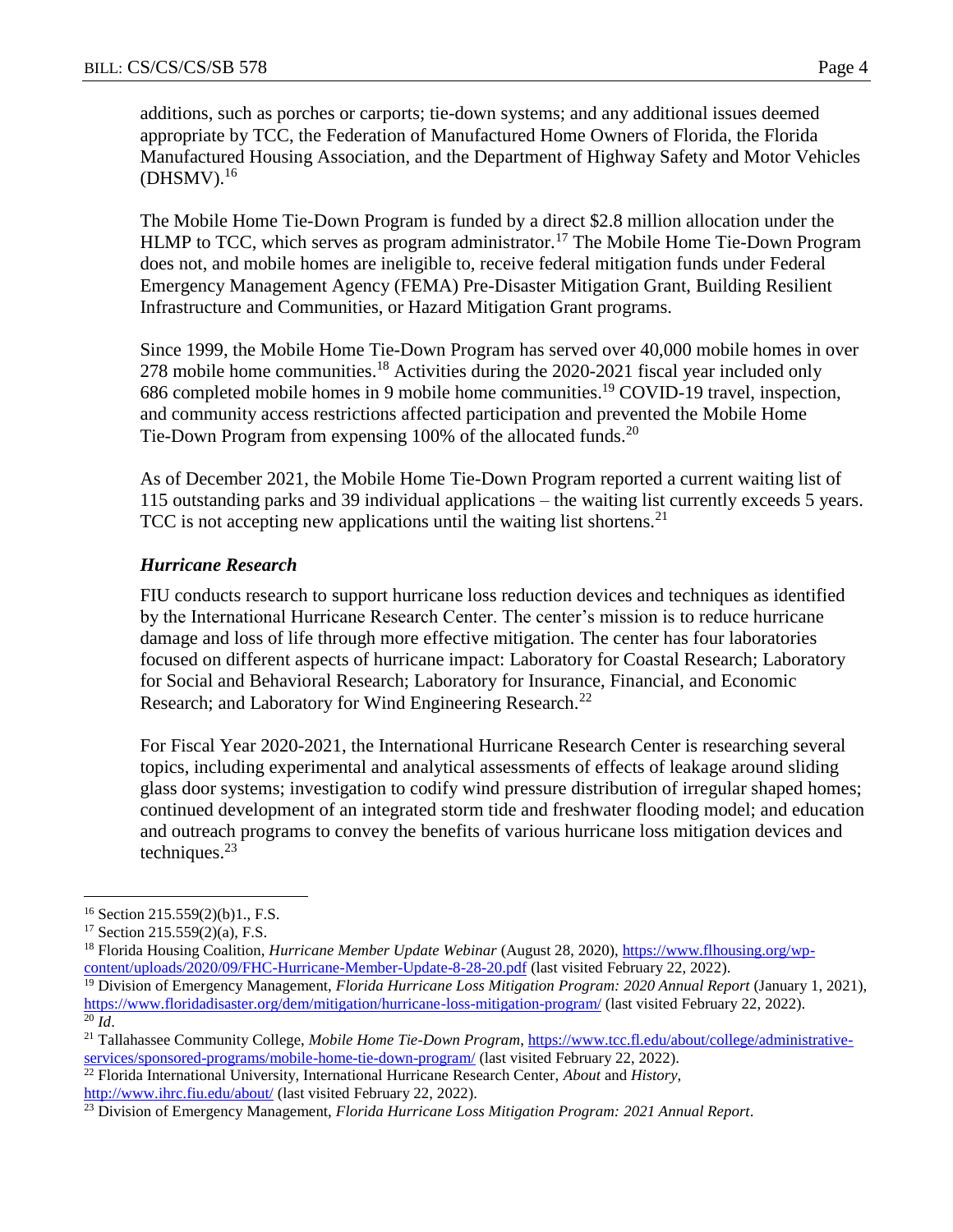## **Florida Hurricane Catastrophe Fund (FHCF)**

The FHCF is a tax-exempt fund created in 1993 after Hurricane Andrew as a form of mandatory reinsurance for residential property insurers.<sup>24</sup> The FHCF is administered by the State Board of Administration and is a tax-exempt source of reimbursement to property insurers for a selected percentage (45, 75, or 90 percent) of hurricane losses above the insurer's retention (deductible).<sup>25</sup> The FHCF provides insurers an additional source of reinsurance that is less expensive than what is available in the private market, enabling insurers to generally write more residential property insurance in the state than would otherwise be written. Because of the low cost of coverage from the FHCF, the fund acts to lower residential property insurance premiums for consumers.

When the moneys in the FHCF are or will be insufficient to cover losses, the law authorizes the FHCF to issue revenue bonds funded by emergency assessments on all lines of insurance except medical malpractice and workers compensation.<sup>26</sup> Emergency assessments may be levied up to 6 percent of the premium for losses attributable to any one contract year and up to 10 percent of the premium for aggregate losses from multiple years. The FHCF's broad-based assessment authority is one reason the FHCF was able to obtain an exemption from federal taxation from the Internal Revenue Service as an integral part of state government.<sup>27</sup>

The private letter ruling "includes a requirement that a certain amount of FHCF funds be devoted to hurricane mitigation purposes."<sup>28</sup> "The allocation of a portion of FHCF funds to the broad public purpose of hurricane loss mitigation was one of the factors that the US Internal Revenue Service relied on in determining the tax-exempt status of the FHCF."<sup>29</sup>

Section  $215.555(7)(c)$ , F.S., specifies that the appropriation is for the purpose of providing funding for local governments, state agencies, public and private educational institutions, and nonprofit organizations to:

- Support programs intended to improve hurricane preparedness;
- Reduce potential losses in the event of a hurricane;
- Provide research into means to reduce such losses:
- Educate or inform the public as to means to reduce hurricane losses;
- Assist the public in determining the appropriateness of particular upgrades to structures or in the financing of such upgrades; or
- Protect local infrastructure from potential damage from a hurricane.

 $\overline{a}$ <sup>24</sup> Section 215.555(1)(f), F.S. *See also* ch. 93-409, Laws of Fla, relating to creation of the fund.

<sup>25</sup> Section 215.555(2)(e), F.S.

<sup>26</sup> Section 215.555(6)(b), F.S.

<sup>&</sup>lt;sup>27</sup> The U.S. Internal Revenue Service has, by a Private Letter Ruling, authorized the FHCF to issue tax-exempt bonds. The initial ruling was granted on March 27, 1998, for 5 years until June 30, 2003. On May 28, 2008, the Internal Revenue Service issued a private letter ruling holding that the prior exemption, which was to expire on June 30, 2008, could continue to be relied upon on a permanent basis (on file with the Committee on Banking and Insurance). <sup>28</sup> *Id*.

<sup>29</sup> State Board of Administration, Florida Hurricane Catastrophe Fund, *2020 Annual Report*, [https://www.sbafla.com/fhcf/Portals/FHCF/Content/Reports/Annual/20210614\\_2020\\_FHCFAnnualReport.pdf?ver=2021-06-](https://www.sbafla.com/fhcf/Portals/FHCF/Content/Reports/Annual/20210614_2020_FHCFAnnualReport.pdf?ver=2021-06-14-123243-403) [14-123243-403](https://www.sbafla.com/fhcf/Portals/FHCF/Content/Reports/Annual/20210614_2020_FHCFAnnualReport.pdf?ver=2021-06-14-123243-403) (last visited February 22, 2022).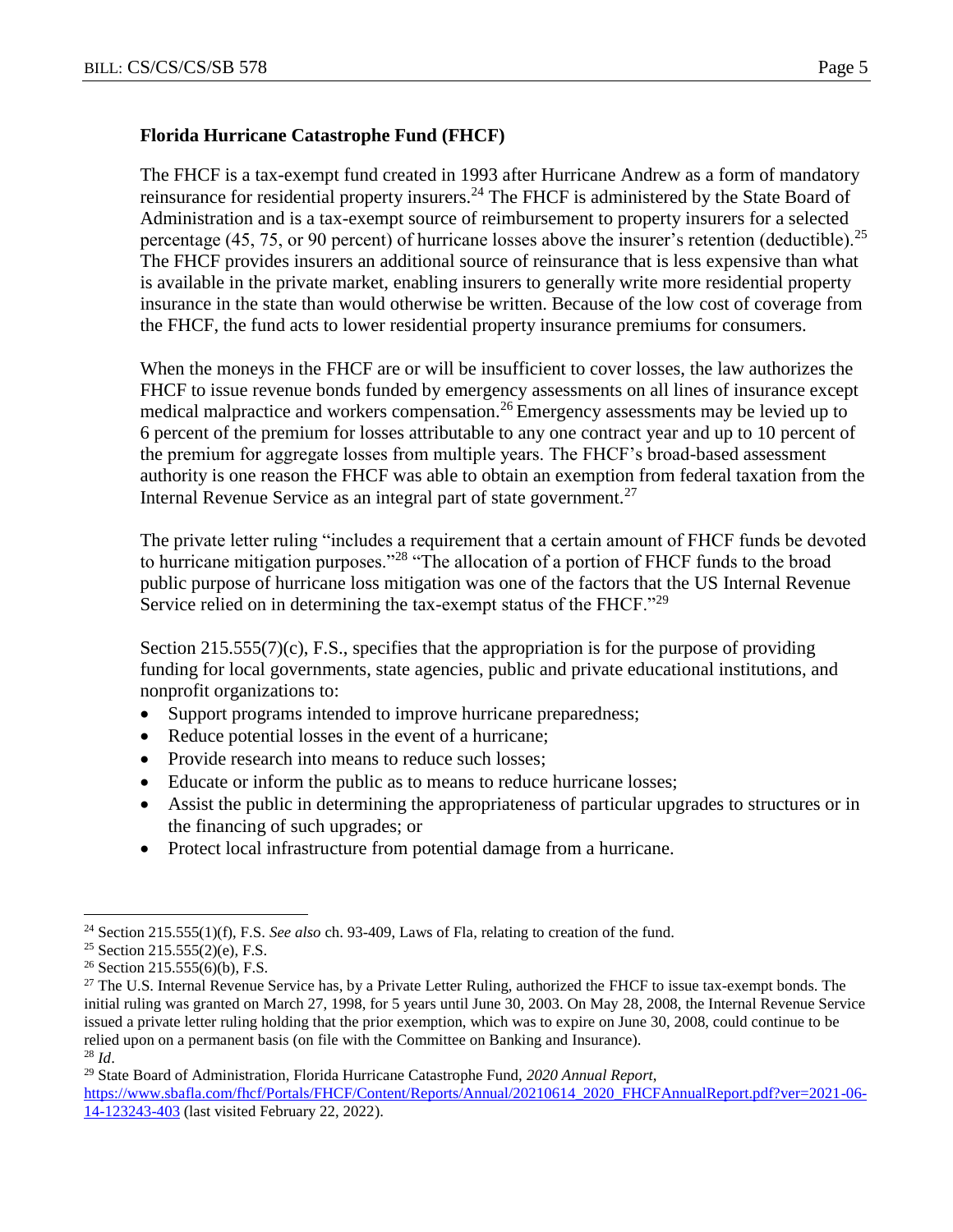Statute requires an annual appropriation of at least \$10 million, but no more than 35 percent of yearly investment income. Annually \$13.5 million is appropriated from the FHCF to DEM, including a recurring \$3.5 million for the statewide emergency and mass notification system (Alert System) and a recurring \$10 million for the HLMP as discussed above.

# **III. Effect of Proposed Changes:**

The bill extends until June 30, 2032, the HLMP within the DEM. The HLMP funds programs that improve the wind resistance of residences and public hurricane shelters. Without the bill, the HLMP is set to expire on June 30, 2022.

The bill expands the type of projects eligible for the Shelter Retrofit Program. Currently, the program is to retrofit *existing* facilities that are shelters. Under the bill, the program may fund projects to construct or retrofit facilities.

The bill transfers administration of the Mobile Home Tie-Down Program from TCC to Gulf Coast State College. The bill provides that effective July 1, 2022, all powers, duties, and unexpended appropriations at TCC related to the program are transferred to Gulf Coast State College.

The bill also removes an obsolete reference in s. 215.559(2)(b)3., F.S.

The bill takes effect upon becoming a law.

## **IV. Constitutional Issues:**

A. Municipality/County Mandates Restrictions:

None.

B. Public Records/Open Meetings Issues:

None.

C. Trust Funds Restrictions:

None.

D. State Tax or Fee Increases:

None.

E. Other Constitutional Issues:

None identified.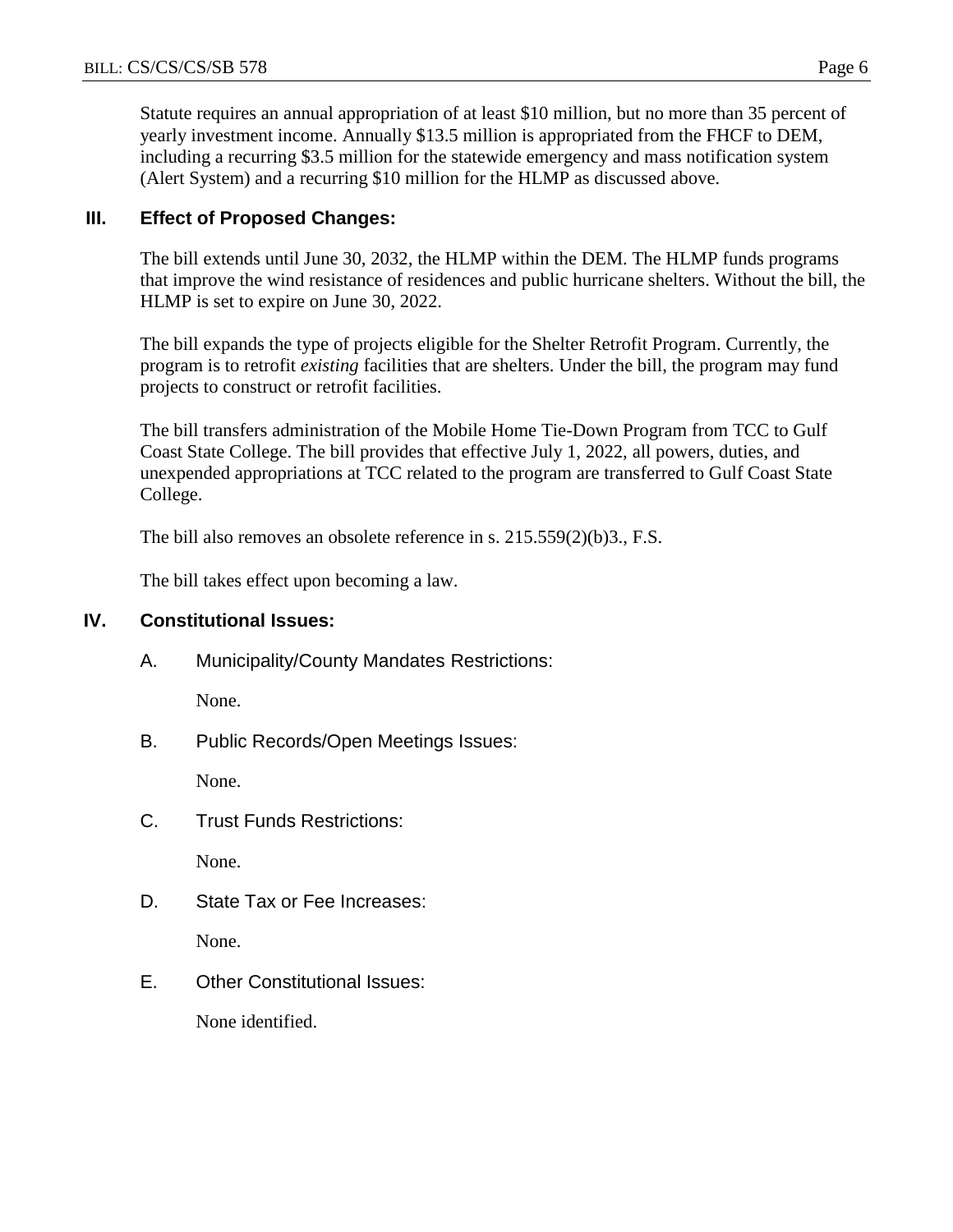## **V. Fiscal Impact Statement:**

A. Tax/Fee Issues:

None.

B. Private Sector Impact:

Indeterminate with respect to insurance premiums. A reduction in wind loss attributable to retrofitted tie-downs may be offset by wind loss attributable to carports and sunrooms not constructed to code, which FEMA has concluded as being the primary causes of damage to mobile homes from a wind event.<sup>30</sup>

Nonprofit organizations, qualified for-profit organizations, and property owners benefit from the extension of the mitigation retrofit grant program, which provides for hazard mitigation retrofitting to residential and commercial properties.

C. Government Sector Impact:

The Legislature needs to ensure the continuation of appropriations of at least \$10 million from the Cat Fund are made to hurricane mitigation programs as provided under s.  $215.555(7)(c)$ , F.S., to maintain the tax exempt status of the Cat Fund. The extension of the HLMP under the bill provides continued direction for use of these funds. Local housing authorities, local governments, Gulf Coast State College, and FIU benefit from the extension of the shelter retrofit program, the mitigation retrofit grant program, the Mobile Home Tie-Down Program, and the hurricane research at FIU.

All unexpended balances of appropriations, allocations, or other funds held by TCC for the Mobile Home Tie-Down program are transferred to Gulf Coast State College effective July 1, 2022.

## **VI. Technical Deficiencies:**

None.

## **VII. Related Issues:**

None.

 $\overline{a}$ 

## **VIII. Statutes Affected:**

This bill substantially amends section 215.559 of the Florida Statutes.

<sup>30</sup> *See* Federal Emergency Management Agency, Mitigation Section, Technical Services Branch, *Third Party Analysis of Manufactured Home Retrofit Tie Downs* (June 2005) at p.3. On file with the Senate Committee on Banking and Insurance.